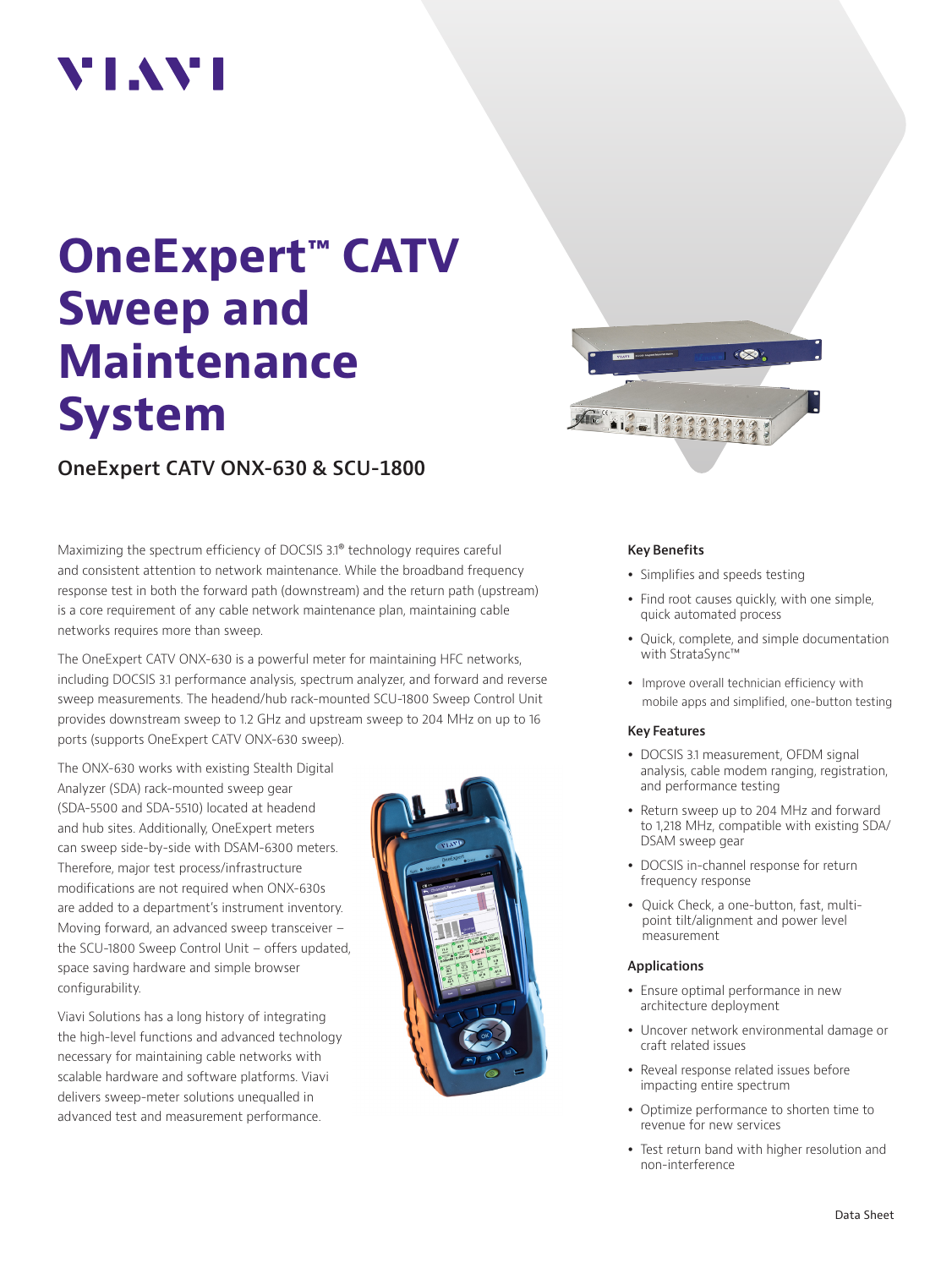### **Fast**

#### **Sweep, align, and troubleshoot faster than ever.**

- **•** Stealth Sweep™ with integrated tilt/align quickly validates amps and HFC networks faster than any other test.
- **•** Complete a downstream scan including MER/BER in about 60sec.
- **•** AutoChannel™ instantly identifies the channel lineup and eliminates guesswork.

#### **Powerful Designed to find difficult problems.**

- **•** Combined DOCSIS 3.1 and sweep testing validates the complete HFC network.
- **•** Ingress Expert with Hyper Spectrum™ catches difficult return noise problems.
- **•** Expert modes with advanced parallel processing find hidden problems and root causes.
- **•** 40+ years of trusted CATV testing knowledge integrated into one simple device**.**

### **Flexible Ready for your changing network needs.**

- **•** The ONX-630's dual diplexer 42/85 or 65/204 with 1.2GHz supports next generation networks.
- **•** A companion fiber scope and power meter support FTTx and fiber deep networks.
- **•** Test gigabit service over DOCSIS, Ethernet, and WiFi.
- **•** The ONX-630 is compatible with DSAM-6300 and SDA-55XX providing seamless transition.
- **•** Common sweep reporting for ONX-630 and DSAM ensures consistency via StrataSync.

## **Sweep Testing**

The OneExpert ONX-630 is backward compatible with SDA-5500 & SDA-5510 sweep transmitters, enabling smooth migration to OneExpert sweep and DOCSIS 3.1 performance analysis capability.



The sweep can be easily configured remotely via HTTP interface to the SCU:



Or the sweep can be configured locally with a direct connection to a laptop:



The 16 input ports on the SCU-1800 offer improved performance with less combining, an improved noise floor, lower costs, and reduced rack space through consolidation of sweep receivers.



Rack Space Conservation Example – One 1U SCU-1800 with 16 return sweep test ports can take over the duties of multiple 3U SDAs that have only one return sweep test port. While this is a considerable reduction in costly headend/hub rack space, even more space is saved in that fewer return test point combining networks are required. The new system not only reduces rack space and power consumption, but also reduces spectrum consumed by telemetry as only one telemetry signal will be required for the SCU vs a separate telemetry signal for each of multiple SDAs.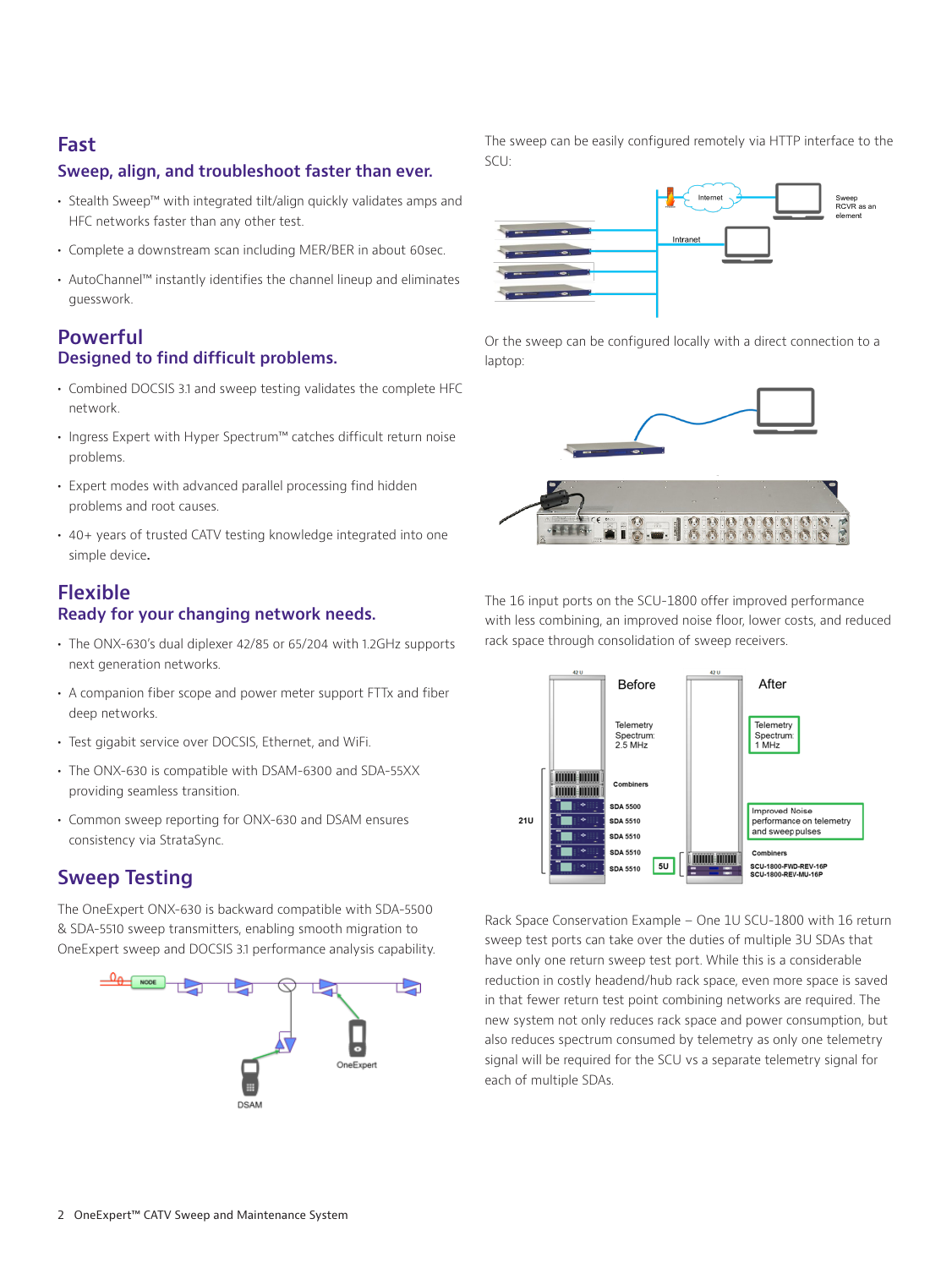

## **Sweep Beyond 1 GHz**

The OneExpert CATV ONX-630 coupled with new SCU unit can provide sweep to 1.2GHz. DSAMs operating on the same network are still compatible up to 1GHz. The touch-screen sweep display is easily toggled from portrait to landscape mode. The technician can toggle from absolute level mode to referenced sweep mode, to the alignment mode for quick view of tilt carriers**.**

| Absolute                                 |                                           | Referenced                 |                         | <b>Alignment</b>           |                    |
|------------------------------------------|-------------------------------------------|----------------------------|-------------------------|----------------------------|--------------------|
| <b>EQ</b> FAIL                           | Fwd TPC:<br>Tilt Comp.:                   | 10.0 dB<br>$2.4$ dB        |                         | Reference:<br>hvd ref desk |                    |
| Marker A<br><b>Marker B</b><br>Marker A. | 54.000 MHz<br>\$80,000 MHz<br>936.000 MHz | 9.168<br>12.9 dB<br>3.8 dB | Telemetry:<br>Min/Max A |                            | 1.2 dBmV<br>4.6 dB |
| 14.0<br>Forward                          |                                           |                            |                         |                            |                    |
| 12.0<br>38.0                             | بالماهد بالبريان ورود                     | $\overline{\phantom{a}}$   |                         |                            |                    |

## **Reverse Sweep/Alignment to 204 MHz**

OneExpert's flexible design allows sweeping on existing infrastructure or expanded return bands up to 204MHz (or anywhere in between).



Reverse alignment mode displays levels of signals injected by the meter as they are received by the SCU in the headend/hub. The technician can toggle from absolute level mode to referenced sweep mode, to alignment mode for quick view of tilt carriers.



Alignment mode provides a quick view of tilt carriers

## **Sweepless Sweep™**

Ideal for sweep testing in distributed access architecture networks, the Sweepless Sweep mode references existing carriers to provide a normalized sweep response for alignment and troubleshooting.

## **Document Results in StrataSync**



Utilize the same sweep reporting tool in StrataSync for both DSAM and ONX-630. You have the same flexibility, capability, and user interface. You can mix and match reports done from DSAM and ONX-630 for sweep reports. StrataSync makes syncing and managing data simple.

Keeping track of test equipment inventory is typically a challenge for field operation groups. Asset management includes types of instruments, firmware versions, options, and automated test configurations that match standardized methods and procedures. The challenge increases every time a change occurs. Without a means to efficiently collect and analyze test data, valuable information about network health is missed.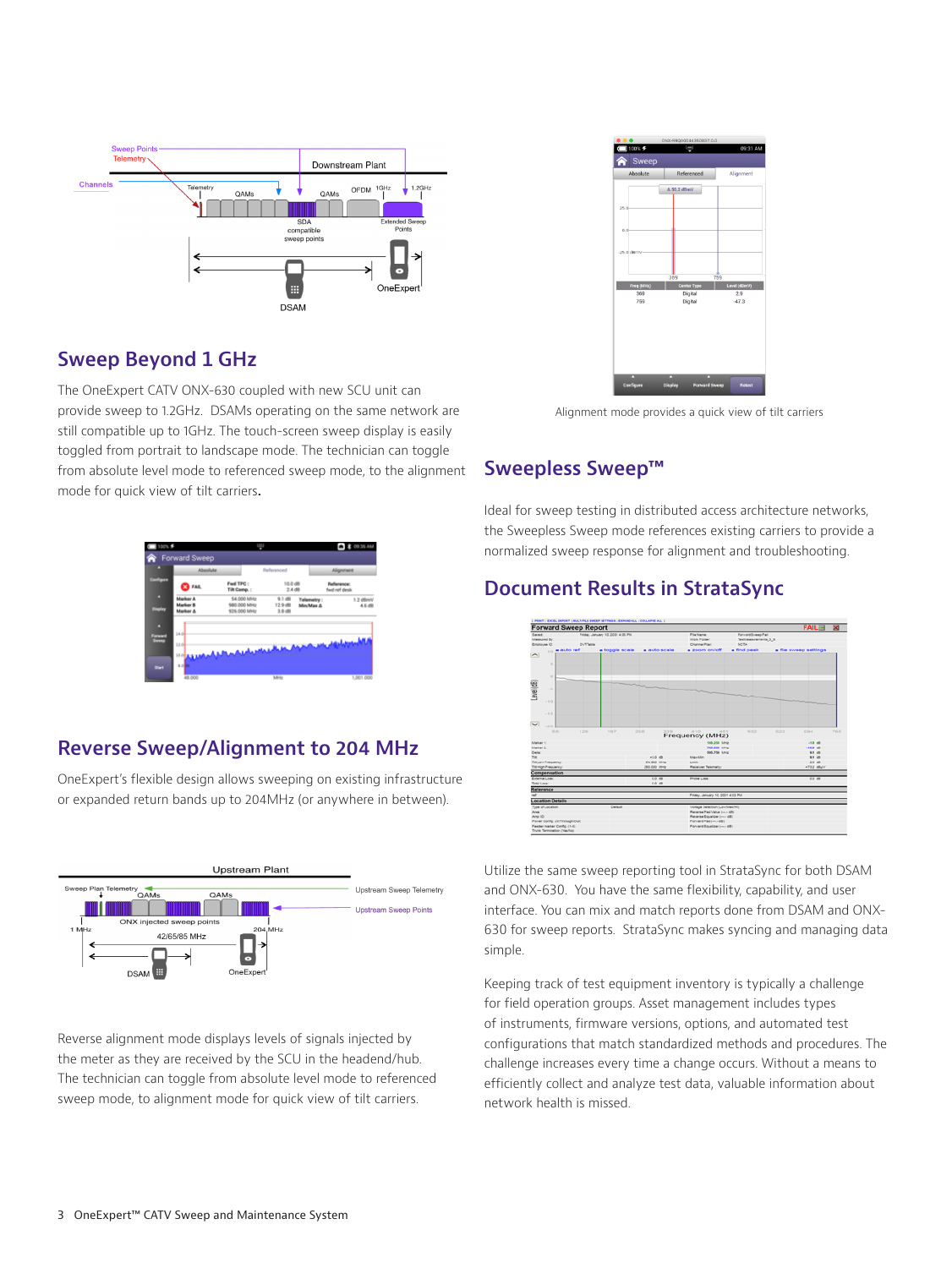| <b>StrataSync</b>        | <b>What It Does</b>                                                                                                                                                                                                   | Why It Is Needed                                                                                                                                                                                                                                                                                                 |
|--------------------------|-----------------------------------------------------------------------------------------------------------------------------------------------------------------------------------------------------------------------|------------------------------------------------------------------------------------------------------------------------------------------------------------------------------------------------------------------------------------------------------------------------------------------------------------------|
| Asset<br>management      | Manages and tracks<br>test instruments by<br>displaying assets,<br>modules, versions, and<br>locations. Maintains<br>accurate instrument<br>configuration and setup.<br>Provides visibility into<br>instrument usage. | Eliminate time<br>wasted on<br>instrument setup.<br>Reduce repeats with<br>correctly configured<br>instruments. Improve<br>results and reduce<br>operating costs.                                                                                                                                                |
| Data-resut<br>management | Collects and analyzes<br>results with centralized<br>collection and storage<br>secure visibility<br>from anywhere, and<br>consolidated test data/<br>metrics.                                                         | Access more data<br>with centrally<br>collected results<br>for better use.<br>Speed problem<br>resolution by sharing<br>data for faster<br>troubleshooting.<br>Drive compliance<br>by tracking and<br>comparing technician<br>performance.                                                                       |
| Updates the<br>workforce | Informs and trains the<br>workforce through<br>alerts, release notes<br>and manuals, and a<br>comprehensive product<br>knowledge library.                                                                             | Inform the workforce<br>using a single source<br>for instrument status<br>new capabilities, and<br>educational content.<br>Improve performance<br>with quick access<br>to training and<br>troubleshooting<br>information. Stay<br>current with alerts for<br>expiring warranties<br>and overdue<br>calibrations. |
| StrataSync               | Cloud-based solution<br>manages Viavi<br>instrument assets and<br>field data results.                                                                                                                                 | Plug-and-play back-<br>office integration.                                                                                                                                                                                                                                                                       |

StrataSync is a cloud-based, hosted solution that manages assets, configurations, and test data for Viavi instruments to ensure they are all equipped with the latest software and installed options. It manages inventory, test results, and performance data from anywhere with browser-based ease—improving both technician and instrument efficiency. Operators can then leverage data from the entire network for results analysis and to inform and train the workforce.

# **Channel Expert and DOCSIS Expert**

The Expert modes enable a maintenance tech to enter a live test mode with particular location parameters compensating measurement results according to a specified location's characteristics. Particular location parameters are easily configured in StrataSync and stored in the meter.

When problems arise that require live, real-time troubleshooting, Channel Expert provides a powerful suite of tests that help track down tough intermittent issues without requiring a technician to have years of field experience.

Channel Expert automatically performs an extensive set of measurements and analysis to help technicians quickly identify the root cause, if the problem is something they should fix, or if it requires escalation.

With OneExpert, DOCSIS 3.1 testing is very intuitive. DOCSIS Expert automatically identifies and locks on the 32 bonded QAM signals and the OFDM signals, so operation and results analysis is very similar to DOCSIS 3.0. Testing only the physical layer is inadequate to effectively analyze DOCSIS 3.1 performance. OneExpert uses a DOCSIS 3.1 chip set to test the service layer, enabling IP-related tests including throughput, codeword errors, and profile analysis.

> HFC Network test modes for plant maintenance and troubleshooting.



## **Three Year Warranty**

The standard warranty includes:

- **•** All parts and labor necessary to return an instrument to full performance specifications
- **•** Authorized Viavi repair processes performed by Viavi factory-trained engineers and technicians
- **•** Genuine Viavi parts
- **•** All relevant engineering changes and firmware upgrades
- **•** Thorough performance testing, adjustment, and verification post-repair

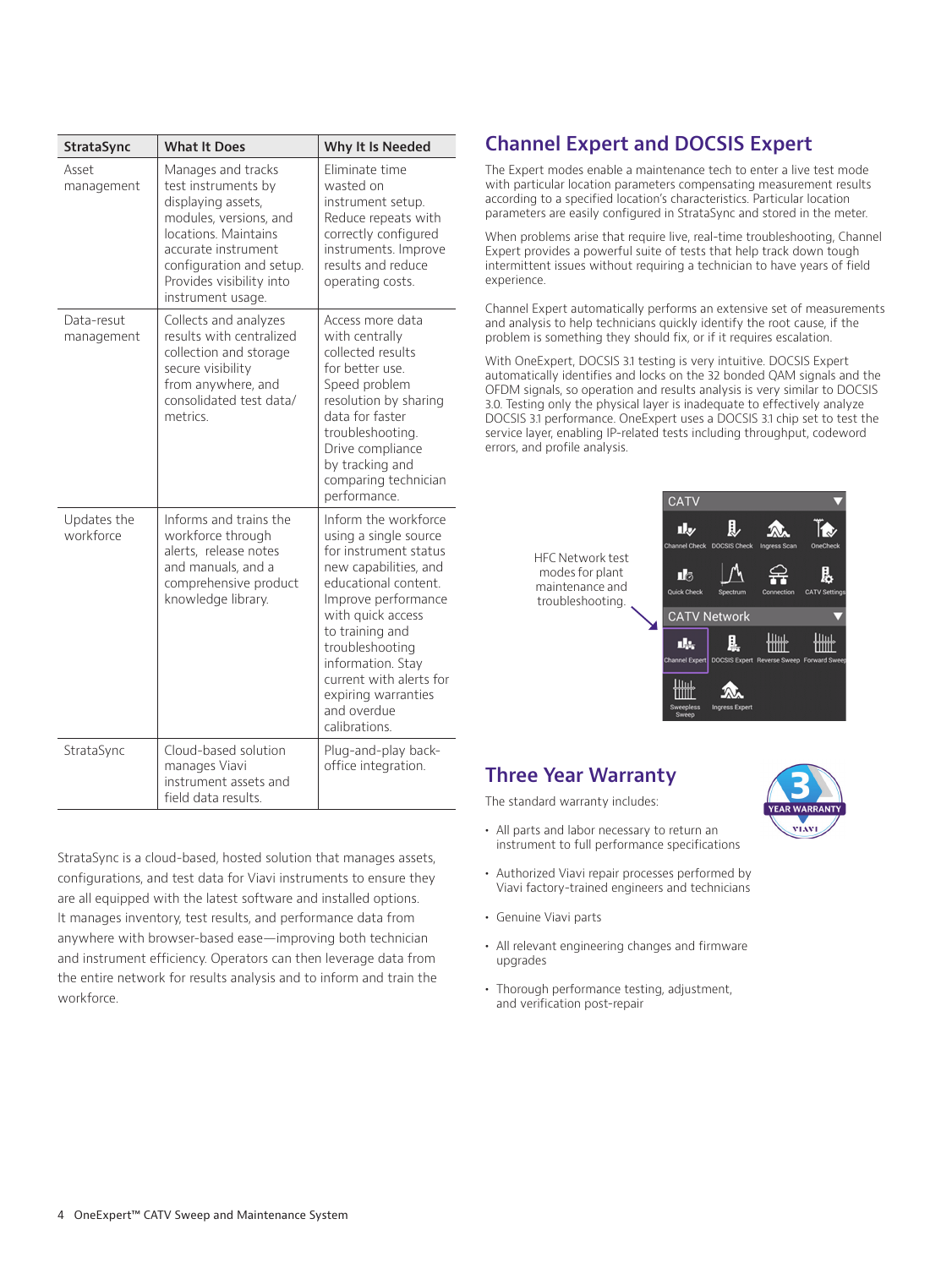# **OneExpert ONX-630 Specifications**

| Frequency |                            |
|-----------|----------------------------|
| Range     | 0.5 to 1,218 MHz           |
| Accuracy  | $\pm$ 10 ppm typical @25°C |
|           |                            |

| Downstream Analysis - Port 1 |                                                         |
|------------------------------|---------------------------------------------------------|
| Max input power              | 60 dBmV total integrated power                          |
| Operation on powered TAP     | Operate with up to 90 V AC/DC on input port             |
| Power Detection/notification | Notify of AC/DC power presence on port 1 above 2 Volts  |
| Return Loss                  | >9dB                                                    |
| AutoChannel plan builder     | Auto detection of channels (analog, digital, QAM, OFDM) |

| Upstream Analysis - Port 2    |                                                                                                                     |
|-------------------------------|---------------------------------------------------------------------------------------------------------------------|
| Ingress spectrum scan         | $0.5 - 204$ MHz, calibrated range 4-204MHz                                                                          |
| Sensitivity                   | $-45$ dBmV                                                                                                          |
| <b>RBW</b>                    | 300 kHz                                                                                                             |
| Min detectable level upstream | $-55$ dBmV                                                                                                          |
| Dynamic range                 | 50 dB                                                                                                               |
| Max total integrated power    | 55 dBmV, 4 -10 MHz, 60 dBmV, 10 to 204 MHz                                                                          |
| Accuracy                      | $\pm$ 2 dB typical at 25 $\degree$ C                                                                                |
| Sampling Rate                 | Hyper Spectrum™ FFT Gapless technology - no missed samples,<br>spans 0.5-110MHz, 110 to 160 MHz, and 160 to 204 MHz |
| Return Loss                   | >9.5dB                                                                                                              |
| Operation on powered TAP      | Operate with up to 90 V AC/DC on input port                                                                         |
| Power Detection/notification  | Notify of AC/DC power presence on port 2 above 2 Volts                                                              |

#### **Analog Channel Measurement**

| Video and audio levels (dual) |                                                                                                  |
|-------------------------------|--------------------------------------------------------------------------------------------------|
| Standards                     | NTSC , PAL, SECAM                                                                                |
| Min detectable signal         | -50 dBmV (single channel)                                                                        |
| Level accuracy                | $\pm$ 1.5 dB from -20 dBmV to +50 dBmV typical at 25°C; $\pm$ 2.0 dB, -20°C<br>$to +50^{\circ}C$ |
| <b>RBW</b>                    | 300 kHz                                                                                          |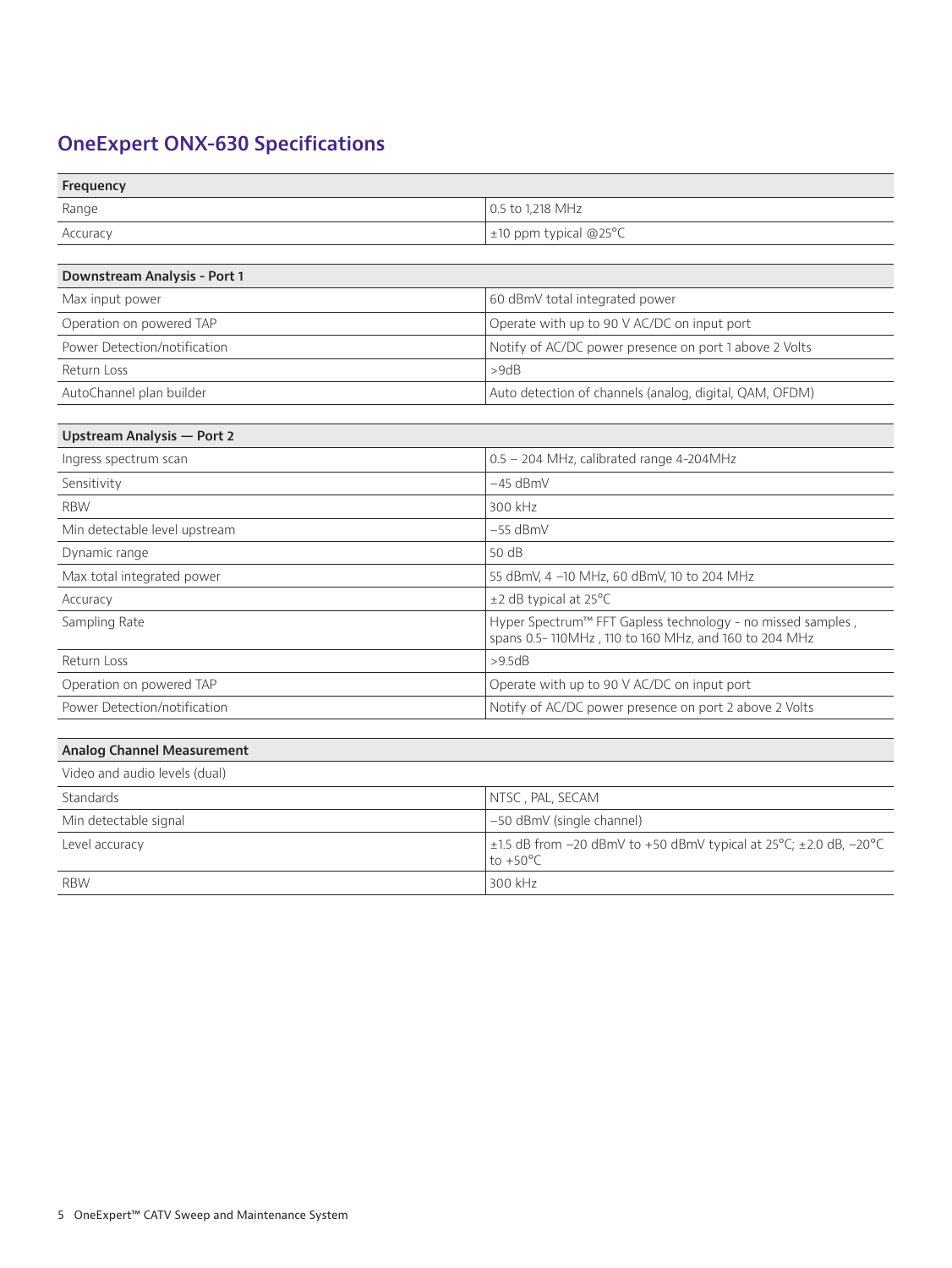| Downstream Digital Channel Analysis                                                                                                                                               |                                                                                                   |
|-----------------------------------------------------------------------------------------------------------------------------------------------------------------------------------|---------------------------------------------------------------------------------------------------|
| Calibrated Power Levels                                                                                                                                                           | $-20dBmV$ to $+50dBmV$                                                                            |
| Level accuracy                                                                                                                                                                    | $\pm$ 1.5 dB from -20 dBmV to +50 dBmV typical at 25°C; $\pm$ 2.0 dB, -20°C<br>to $+50^{\circ}$ C |
| Modulation(s)                                                                                                                                                                     | 64, 128, and 256 QAM, OFDM                                                                        |
| Annex A: 5.057 to 6.952 MSPS for 64, 128, and 256 QAM,<br>Annex B: 5.057 MSPS for 64 QAM and 5.361 MSPS for 256 QAM<br>Annex C: 5.274 MSPS for 64 QAM, and 5.361 MSPS for 256 QAM |                                                                                                   |
| Regional demods                                                                                                                                                                   | DVB-C                                                                                             |
| Full span MER                                                                                                                                                                     |                                                                                                   |
| Ingress under carrier - full span ingress noise trace                                                                                                                             |                                                                                                   |
| Group delay and in-channel response (ICR)                                                                                                                                         |                                                                                                   |
| Digital quality index (DQI) over time                                                                                                                                             |                                                                                                   |
| Errored/severely errored seconds                                                                                                                                                  |                                                                                                   |
| Level, measured symbol rate, carrier frequency, modulation, interleaver depth                                                                                                     |                                                                                                   |
|                                                                                                                                                                                   |                                                                                                   |
| <b>OFDM Signal Performance Metrics</b>                                                                                                                                            |                                                                                                   |
| <b>OFDM Channels</b>                                                                                                                                                              | 24-192 MHz wide - up to 3 active OFDM channels                                                    |
| Level - max, min, average, standard deviation                                                                                                                                     | relative to a 6MHz carrier per CableLabs®                                                         |
| MER - max, min, average, standard deviation, percentile                                                                                                                           | 16 to 44 dB                                                                                       |
| MER channel band graph                                                                                                                                                            | max, min, avg across entire OFDM carrier                                                          |
| $Noise - max$                                                                                                                                                                     |                                                                                                   |
| $Echo - dBc$                                                                                                                                                                      |                                                                                                   |
| <b>ICFR</b>                                                                                                                                                                       | in-carrier frequency response (dB)                                                                |
| Spectrum/IUC                                                                                                                                                                      | spectrum display, including carrier and ingress under carrier                                     |
|                                                                                                                                                                                   |                                                                                                   |
| Scan                                                                                                                                                                              |                                                                                                   |
| OFDM signal identified                                                                                                                                                            |                                                                                                   |
|                                                                                                                                                                                   |                                                                                                   |
| <b>Profile Analysis</b>                                                                                                                                                           |                                                                                                   |
| Profiles A, B, C, D, NCP, and PLC (more profiles as implemented)                                                                                                                  |                                                                                                   |
| Lock status, codeword errors (corrected and uncorrected)                                                                                                                          |                                                                                                   |
|                                                                                                                                                                                   |                                                                                                   |
| <b>MER</b>                                                                                                                                                                        |                                                                                                   |
| Specified range* -5 to +20 dBmV                                                                                                                                                   | 21 to 40 dB, 64 QAM; 28 to 40 dB, 256 QAM; 16 to 44 dB, OFDM                                      |
| Max displayable range                                                                                                                                                             | 50 dB                                                                                             |
| Resolution                                                                                                                                                                        | 0.1 dB                                                                                            |
| Accuracy                                                                                                                                                                          | ±2 dB typical at 25°C                                                                             |
| Minimum lock level                                                                                                                                                                | $-15$ dBmV                                                                                        |
| BER - ChannelCheck and DOCSISCheck mode                                                                                                                                           | Down to 1E-9 (pre and post FEC)                                                                   |
| BER - OneCheck mode                                                                                                                                                               | Down to 1E-8 (pre and post FEC) Std. 1E-9 user selectable                                         |
| Interleaver depth                                                                                                                                                                 | 128, 8 max                                                                                        |

\* MER range declines as input levels decrease. Expected MER range at MIN LOCK level of –15 dBmV is >30 dB MER.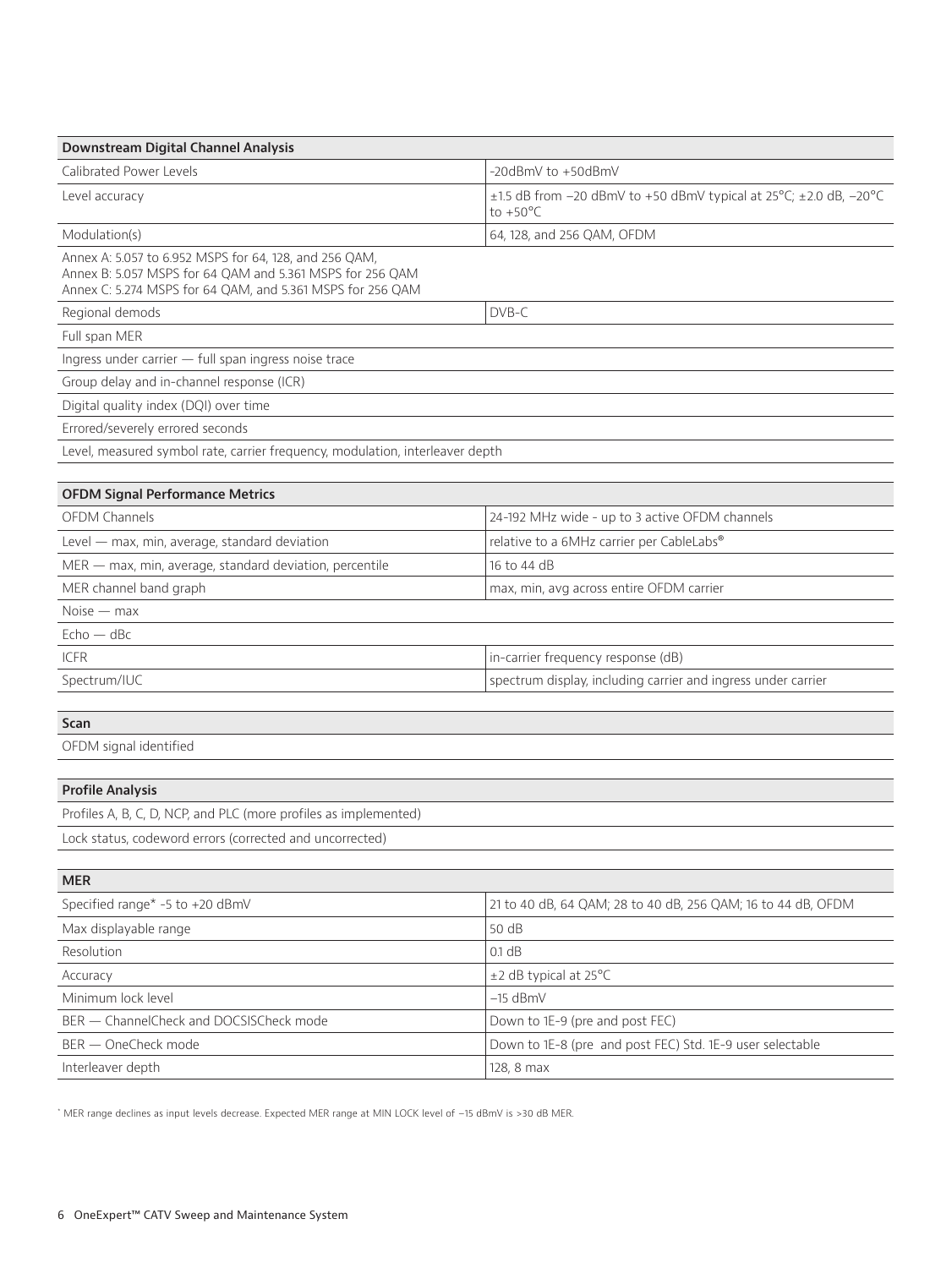| Display/Interface/Usability                                       |                                                                                                      |  |
|-------------------------------------------------------------------|------------------------------------------------------------------------------------------------------|--|
| High-brightness color LCD (800 x 480)                             |                                                                                                      |  |
| Touch screen                                                      | Capacitive                                                                                           |  |
| Hard key navigation capable                                       |                                                                                                      |  |
| Boot time                                                         | Approximately 20 sec                                                                                 |  |
|                                                                   |                                                                                                      |  |
| Environmental                                                     |                                                                                                      |  |
| For indoor/outdoor use                                            | IP 54 light rain (0.5"/hr, 1.27cm/hr)                                                                |  |
| Pollution                                                         | $2^{\circ}$                                                                                          |  |
| Drop                                                              | 1 m (3.3 ft) onto concrete                                                                           |  |
| Temp range                                                        |                                                                                                      |  |
| Operating                                                         | $-10$ to $50^{\circ}$ C (14 to $122^{\circ}$ F)                                                      |  |
| Storage temp                                                      | $-20$ to $60^{\circ}$ C (-4 to $140^{\circ}$ F)                                                      |  |
| Humidity                                                          | 10 - 90% RH non-condensing                                                                           |  |
| RF immunity                                                       | 8.5 V/m (for CATV measurements)                                                                      |  |
| Maximum altitude                                                  | 4000 m (13,123 ft)                                                                                   |  |
| Input/Outputs                                                     |                                                                                                      |  |
| RF(2)                                                             | F connectors replaceable                                                                             |  |
| Port 1                                                            | Downstream 54/85/108/258 MHz depending on diplexer                                                   |  |
| Port 2                                                            | Upstream 0.5 - 204 MHz and TDR                                                                       |  |
| USB host (2)                                                      |                                                                                                      |  |
| Ethernet (2)                                                      | RJ45 10/100/1000T                                                                                    |  |
| Power                                                             | Polarized                                                                                            |  |
|                                                                   |                                                                                                      |  |
| <b>Diplexer Frequencies (Port 1)</b>                              |                                                                                                      |  |
| Diplexer return path options (may not be available on all units): |                                                                                                      |  |
| 42 MHz: upstream $4 - 42$ MHz; downstream $54 - 1,004$ MHz        |                                                                                                      |  |
| 65 MHz: upstream 4 - 65MHz, Downstream 85-1,218 MHz               |                                                                                                      |  |
| 85 MHz: upstream 4 - 85 MHz; downstream 108 - 1,218 MHz           | ONX-630 or Model Dependent                                                                           |  |
| 85 MHz: upstream 4 - 85 MHz; downstream 108 - 1,004 MHz           | Model Dependent                                                                                      |  |
| 204 MHz: upstream 4-204 MHz: downstream 258-1,218 MHz             |                                                                                                      |  |
| MoCA filter                                                       | All models have MoCA triplexer to filter out MoCA signals below the<br>highest downstream frequency. |  |
|                                                                   |                                                                                                      |  |
| <b>Forward Sweep</b>                                              |                                                                                                      |  |
| Telemetry frequency                                               | Diplexer dependent 50-1,218 MHz                                                                      |  |
| Input Port                                                        | Port 1                                                                                               |  |
| Compatibility                                                     | SCU-1800 or SDA-5500 in SDA Compatibility Mode                                                       |  |
|                                                                   |                                                                                                      |  |
| <b>Reverse Sweep</b>                                              |                                                                                                      |  |
| Output Transmit Port                                              | Port 1 or Port 2 (user selectable)                                                                   |  |
| Port 1 Sweep Frequency Range                                      | Diplexer dependent 5-42/5-65/5-85/5-204 MHz                                                          |  |
| Port 2 Sweep Frequency Range                                      | 5-204MHz                                                                                             |  |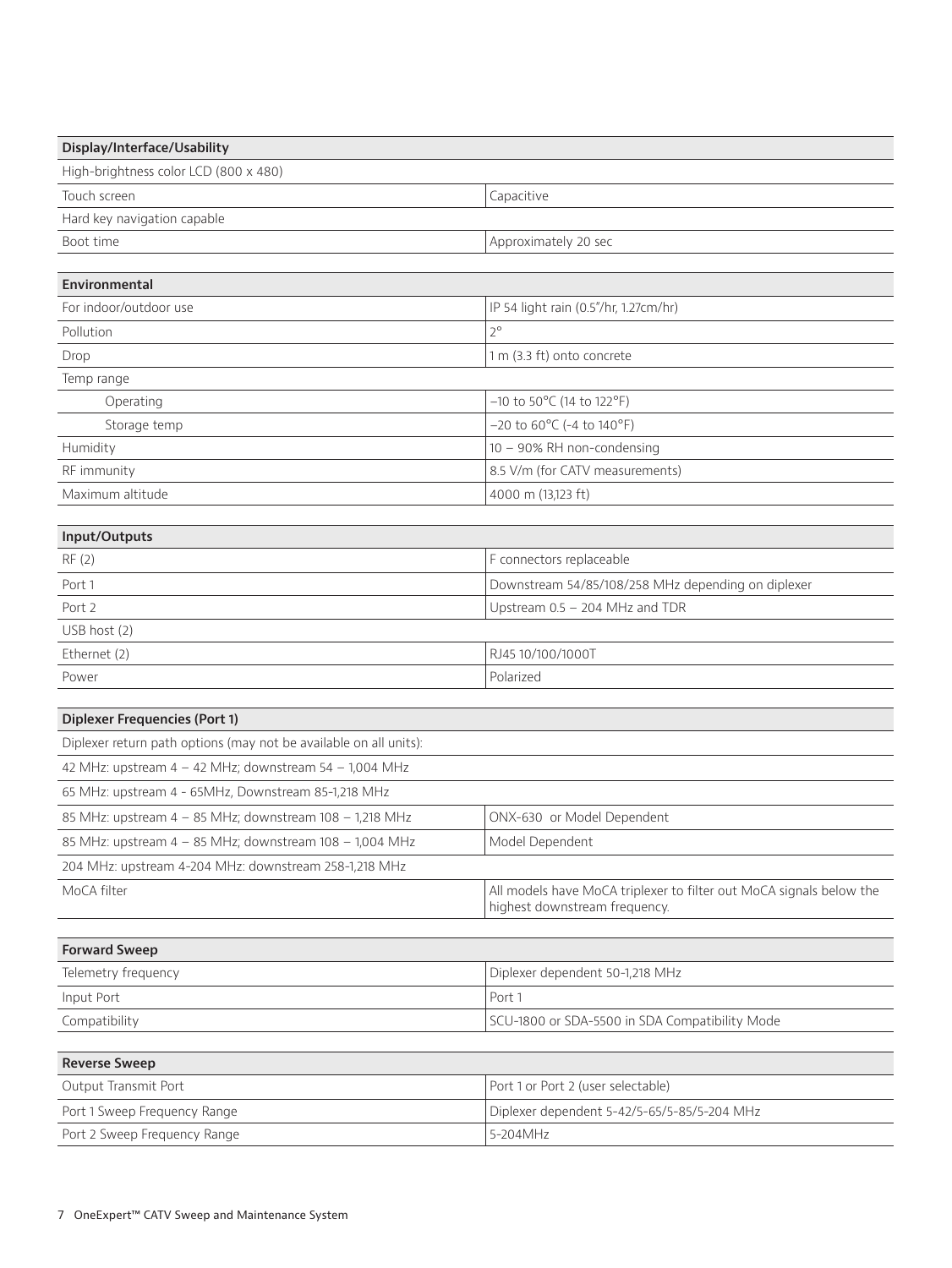| <b>Asset and Data Management</b> |
|----------------------------------|
| StrataSync™                      |
|                                  |
| StrataSync™ Reporting Capability |

| Session based (job/work order) file saving of results gathered at TAP, GB, and CPE |  |  |
|------------------------------------------------------------------------------------|--|--|
| Measurement screen capture save and recall                                         |  |  |
| StrataSync Core                                                                    |  |  |

#### **\*See OneExpert CATV data sheet for additional option specifications.**

| <b>Battery</b>       |                                                 |
|----------------------|-------------------------------------------------|
| ONX-630              | 96 W/hr 10.4 V; 10-cell Lilon                   |
| Typical battery life | $6 - 8$ hr continuous; 15 - 20 hr typical usage |
| Battery charge time  | $\vert$ 4 Hrs (90%) 6 -8 hrs 100% (AC charger)  |

| Warranty                | see www.viavisolutions.com for specific warranty terms                                                                                                                                                                                                                                                                                                                                                                |
|-------------------------|-----------------------------------------------------------------------------------------------------------------------------------------------------------------------------------------------------------------------------------------------------------------------------------------------------------------------------------------------------------------------------------------------------------------------|
| Mainframe and Module    | The OneExpert standard three-year warranty includes:<br>All parts and labor necessary to return an instrument to full<br>performance specifications<br>Authorized Viavi repair processes performed by Viavi factory-trained<br>engineers and technicians<br>Genuine Viavi parts<br>All relevant engineering changes and firmware upgrades<br>Thorough performance testing, adjustment, and calibration post<br>repair |
| Accessories and Battery | One-year warranty                                                                                                                                                                                                                                                                                                                                                                                                     |

#### **Weight**

ONX-630 5.95 lb (2.7 kg)

#### **Standard Accessories**

Protective case with hand strap and detachable shoulder strap

AC power supply with choice of country-specific adaptor plug

Quick start guide

StrataSync Core support

| <b>Optional Accessories</b> |                                                                    |
|-----------------------------|--------------------------------------------------------------------|
| Deluxe accessory kit        | Large carrying case, 12 V DC automobile power supply, strand hook, |
|                             | Ethernet cable, hand strap                                         |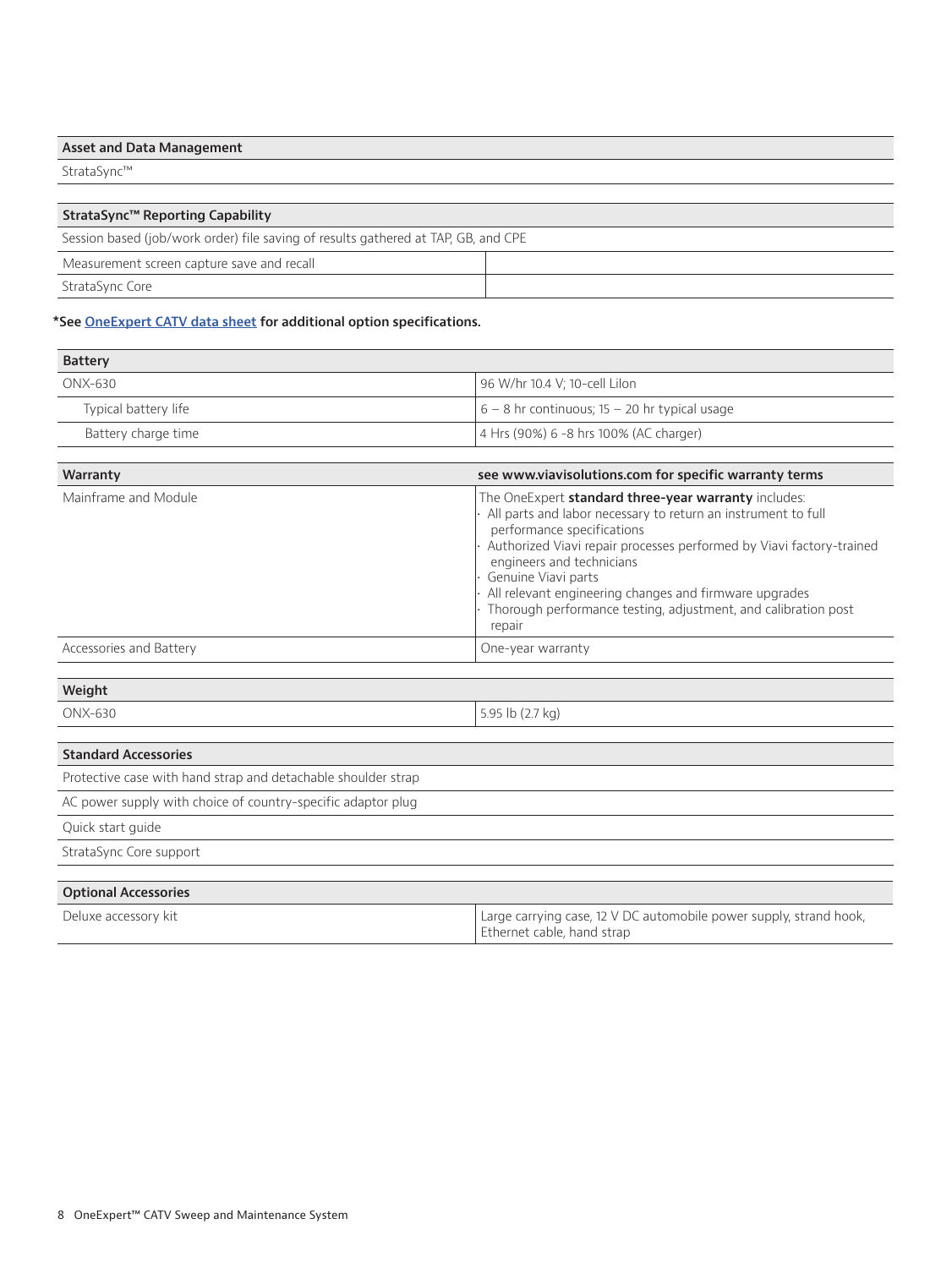# **SCU-1800 Specifications**

| Output Transmit Port 1                                                                               | 1 F-Type Connector                                                                                                                              |
|------------------------------------------------------------------------------------------------------|-------------------------------------------------------------------------------------------------------------------------------------------------|
| Output port impedance                                                                                | $75\ \Omega$                                                                                                                                    |
| Input ports                                                                                          | 16 (F-type connector) with activity indicator                                                                                                   |
| Input port impedance                                                                                 | $75\ \Omega$                                                                                                                                    |
| Port-to-port isolation                                                                               | $>65$ dB                                                                                                                                        |
| Telemetry                                                                                            |                                                                                                                                                 |
| Frequency Range                                                                                      | 42 to 1,218 MHz                                                                                                                                 |
| Frequency Resolution                                                                                 | 10 kHz                                                                                                                                          |
| Modulation                                                                                           | ±100 kHz deviation; 65 kbps                                                                                                                     |
| Output Level                                                                                         | +20 to +50 dBmV, 1 dB resolution, 0.5dB accuracy typical,<br>1 dB accuracy over temp                                                            |
| Spectral Purity                                                                                      | 50 dBc harmonics and spurious;<br>recommend 1 MHz space from SC QAM edge                                                                        |
|                                                                                                      |                                                                                                                                                 |
| <b>Forward Sweep</b>                                                                                 |                                                                                                                                                 |
| Outputs                                                                                              | 1 Transmit port                                                                                                                                 |
| Up to 500 sweep points                                                                               | User defined sweep plan can utilize injected sweep pulses and/or field<br>instrument reference of active carriers                               |
| Supported Sweep Plan Active Carrier types<br>(for reference and measurement by the field instrument) | Analog (NTSC, PALB, PAL GH, PAL I, PAL DK,)<br>Digital (6 or 8MHz), OFDM (24-192MHz),                                                           |
| Compatibility                                                                                        | ONX-630, DSAM-6300 and SDA-5000 in SDA Sweep Mode<br>ONX-630 model/diplexer dependent 50-1218MHz<br>DSAM-6300 50-1000MHz<br>SDA-5000 42-1000MHz |
| Sweep Pulse                                                                                          |                                                                                                                                                 |
| Frequency Range                                                                                      | 42 to 1,218 MHz                                                                                                                                 |
| Bandwidth                                                                                            | <5 kHz @ 3dB BW; <50 kHz @ 50 dB BW                                                                                                             |
| Frequency Resolution                                                                                 | 10 kHz                                                                                                                                          |
| Level                                                                                                | +20 to +50 dBmV, 1 dB resolution, 0.5dB accuracy typical,<br>1 dB accuracy over temp                                                            |
| Spectral Purity                                                                                      | 50 dBc harmonics and spurious;<br>recommend 1 MHz space from SC QAM edge                                                                        |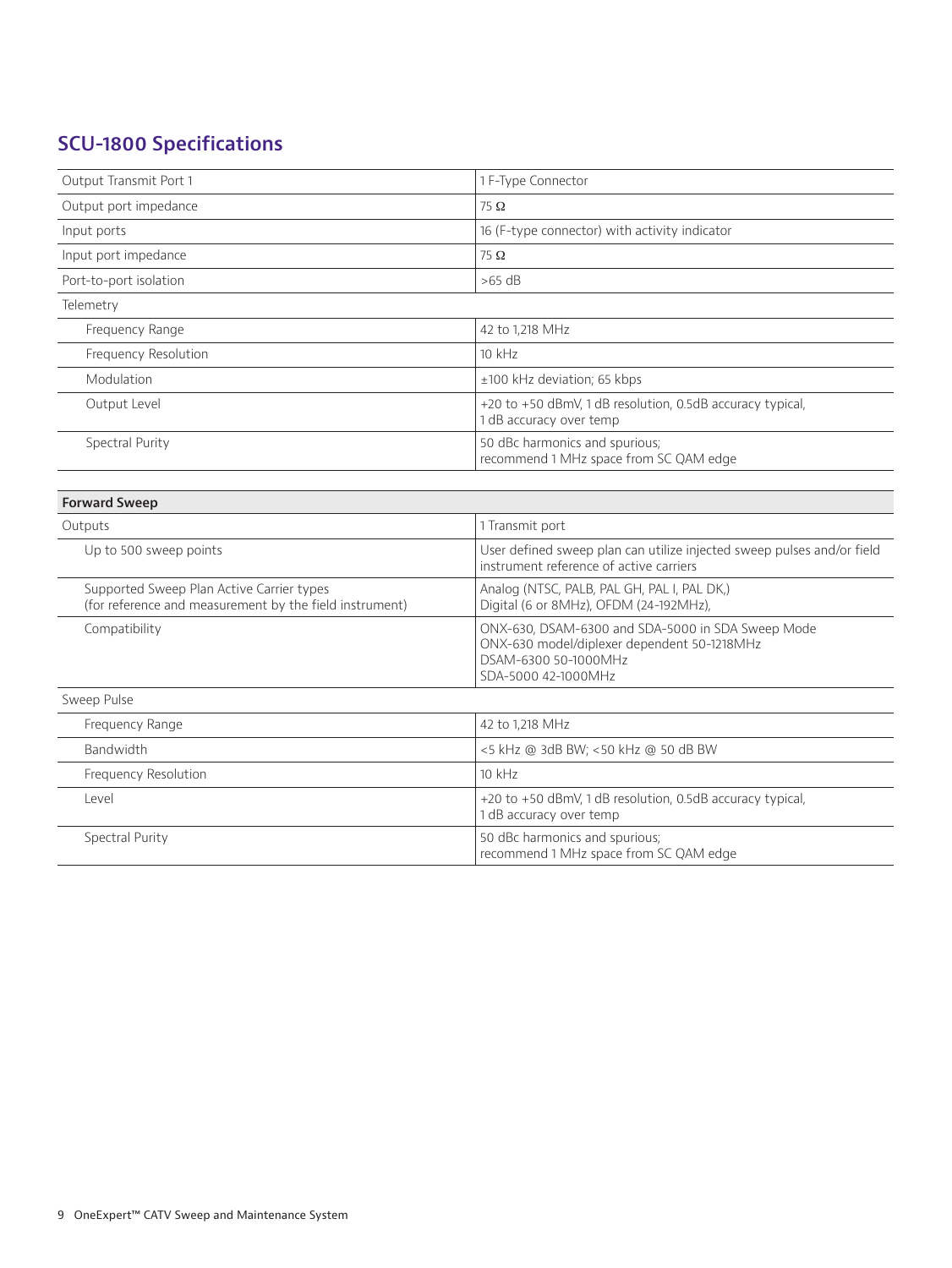| <b>Reverse Sweep</b>          |                                                                                                                               |
|-------------------------------|-------------------------------------------------------------------------------------------------------------------------------|
| Inputs                        | 16 isolated inputs. Port 1 is standard on all units.<br>Ports 2-16 are optionally enabled and are Auto-Scan for all 16 ports. |
| Frequency Range               | 5 to 204 MHz                                                                                                                  |
| Compatibility                 | Compatible with ONX-630, DSAM-6300 and SDA 5000                                                                               |
| ONX-630                       | Single port mode - Diplex dependent 4-42, 4-65, 4-85, 4-204 MHz<br>Dual port sweep - Port 2, 4-204 MHz                        |
| DSAM-6300                     | Model/Diplexer limited, 4-42 MHz, 4-65 MHz, 4-85 MHz                                                                          |
| SDA-5000                      | 4-204MHz                                                                                                                      |
| Recommended input level       | 0 dBmV                                                                                                                        |
| Input range and accuracy      | ± 20 dBmV allowable input range; ± 0.75 dB typical; ± 2 dB over temp                                                          |
| Minimum Signal-to-Noise Ratio | 20 dB signal-to-noise ratio required on received reverse telemetry<br>from field meters                                       |
|                               |                                                                                                                               |
| General                       |                                                                                                                               |
| Enclosure                     | 19-inch (48.3 cm) 1-RU rack mount                                                                                             |
| Width                         | 19 Inches (48.3 cm)                                                                                                           |
| Depth                         | 14.6 Inches (37.1 cm)                                                                                                         |
| Height                        | 1 RU, 1.74 Inches (4.4 cm)                                                                                                    |
| Weight                        | 7.85 pounds (3.56 kg)                                                                                                         |
|                               |                                                                                                                               |
| Power                         | Dual -48 V DC (-46 to 50 V DC) - AC adapter included                                                                          |
| Display                       | 2x16 character backlit                                                                                                        |
| Ethernet                      | 10/100 Mbps                                                                                                                   |
| <b>USB</b>                    | 1 USB 2.0                                                                                                                     |
| Data storage                  | 1 GB flash memory                                                                                                             |
|                               |                                                                                                                               |
| Environmental                 |                                                                                                                               |
| For indoor use                |                                                                                                                               |
| Temp range                    |                                                                                                                               |
| Operating                     | 5 to 45°C                                                                                                                     |
| Storage temp                  | $-20$ to $60^{\circ}$ C                                                                                                       |
| Drop and Vibration            | Bench Handling - MIL-STD-810F                                                                                                 |
| Humidity                      | 10 - 90% RH non-condensing                                                                                                    |
| RF immunity                   | 8.5 V/m                                                                                                                       |
| Maximum altitude              | 4000 m (13,123 ft)                                                                                                            |
| Pollution                     | $2^{\circ}$                                                                                                                   |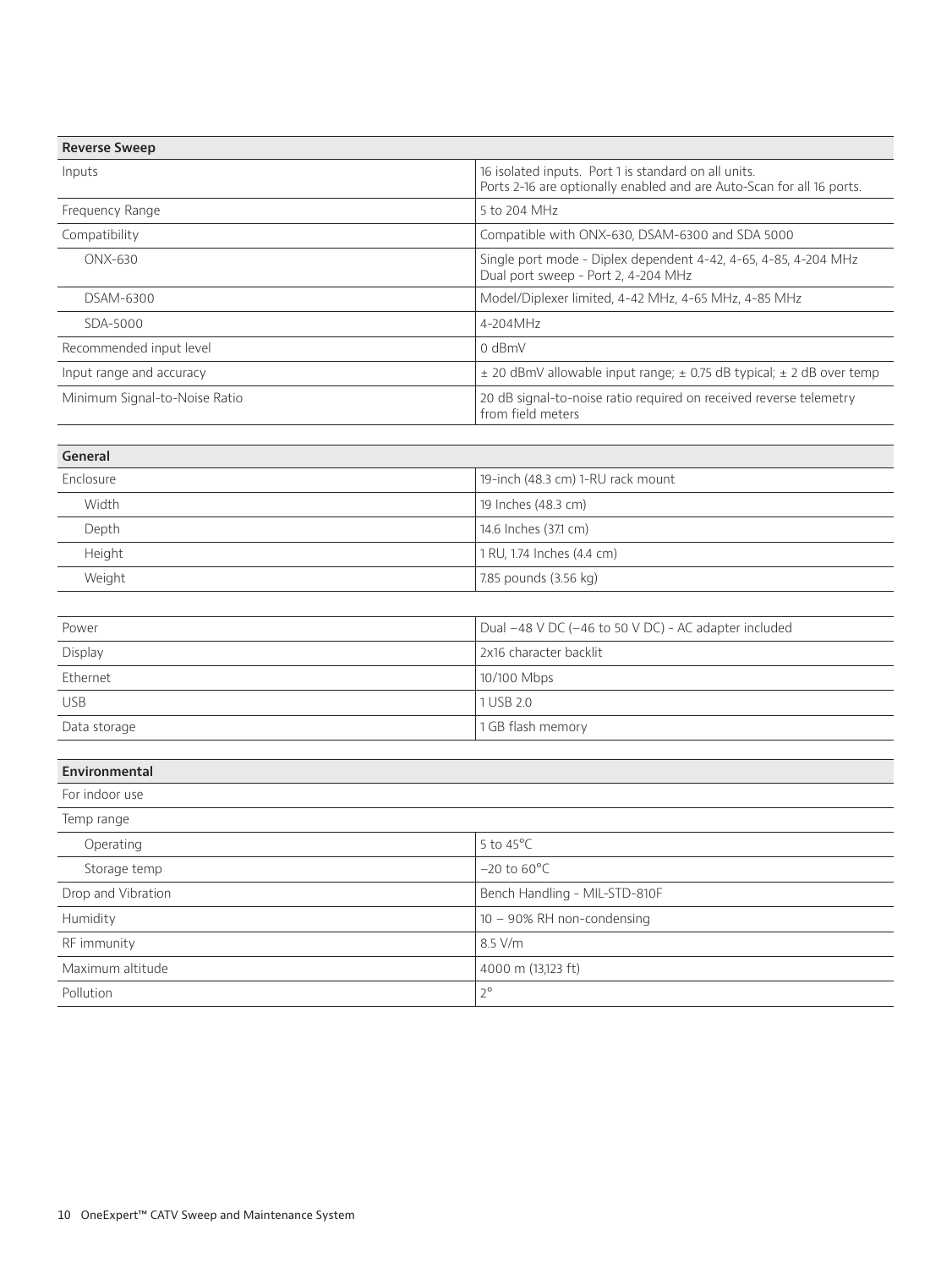## **Ordering Information, OneExpert ONX-630**

| Model      | <b>Diplexers</b>                                                                          | <b>Part Number</b>                 |
|------------|-------------------------------------------------------------------------------------------|------------------------------------|
| <b>NTX</b> | 42/85 MHz; 1.0G/1.2G                                                                      | ONX-630D31-4285-1012-NTX           |
|            | 65/204 MHz; 1.2G/1.2G                                                                     | ONX-630D31-6520-1212-NTX           |
| <b>SWX</b> | 42/85 MHz; 1.0G/1.2G                                                                      | ONX-630D31-4285-1012-SWX           |
|            | 65/204 MHz; 1.2G/1.2G                                                                     | ONX-630D31-6520-1212-SWX           |
| Model      | <b>Software Option</b>                                                                    | <b>Part Number</b>                 |
| <b>NTX</b> | Forward Sweep                                                                             | ONX-CATV-SW-FWD-SWEEP              |
| <b>NTX</b> | Reverse Sweep                                                                             | ONX-CATV-SW-REV-SWEEP              |
| <b>NTX</b> | Reverse Alignment                                                                         | ONX-CATV-SW-REV-ALIGN <sup>®</sup> |
| NTX & SWX  | IP Video                                                                                  | ONX-CATV-SW-IPVIDEO                |
| NTX & SWX  | MOS for VoIP                                                                              | ONX-MOS                            |
| NTX & SWX  | TrueSpeed                                                                                 | ONX-TRUESPEED                      |
| Model      | <b>Accessories</b>                                                                        | <b>Part Number</b>                 |
| NTX & SWX  | Accessory Kit with Large Case, Strand Hook,<br>12V Auto Charger, Ethernet cable           | ONX-CATV-DLX-ACCY-KIT              |
| NTX & SWX  | MP-80 USB optical power meter                                                             | <b>MP-80A</b>                      |
| NTX & SWX  | MP-60 USB optical power meter                                                             | <b>MP-60A</b>                      |
| NTX & SWX  | P5000i USB fiber scope                                                                    | FBP-P5000I                         |
| NTX & SWX  | WiFi Advisor standard package                                                             | WFED-300AC                         |
| NTX & SWX  | WiFi Advisor test device, carrying case,<br>USB cable, AC power supply,<br>and power cord | WFED300AC-1PC                      |
| Model      | <b>Warranty Extensions</b>                                                                | <b>Part Number</b>                 |
| NTX & SWX  | Five-year warranty                                                                        | <b>BRONZE-5</b>                    |
| NTX & SWX  | One calibration                                                                           | SILVER-3                           |
| NTX & SWX  | Five-year warranty and two calibrations                                                   | SILVER-5                           |

i Standard on SWX